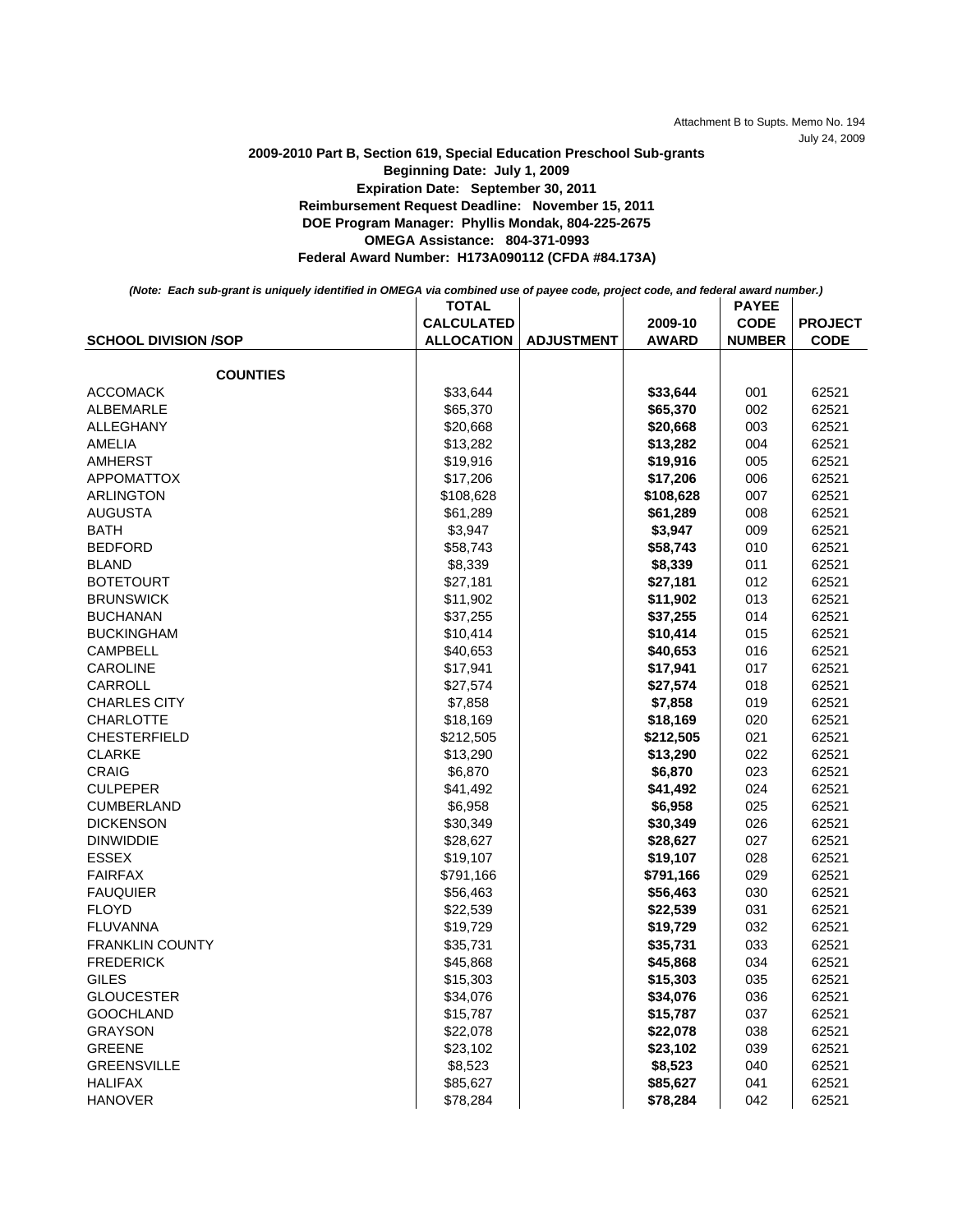| <b>HENRICO</b>                                | \$191,940 |            | \$191,940 | 043 | 62521 |
|-----------------------------------------------|-----------|------------|-----------|-----|-------|
| <b>HENRY</b>                                  | \$82,878  |            | \$82,878  | 044 | 62521 |
| <b>HIGHLAND</b>                               | \$1,973   |            | \$1,973   | 045 | 62521 |
| <b>ISLE OF WIGHT</b>                          | \$14,157  |            | \$14,157  | 046 | 62521 |
| <b>KING GEORGE</b>                            | \$18,809  |            | \$18,809  | 048 | 62521 |
| <b>KING QUEEN</b>                             | \$17,100  |            | \$17,100  | 049 | 62521 |
| <b>KING WILLIAM</b>                           | \$13,802  |            | \$13,802  | 050 | 62521 |
| LANCASTER (allocated to Northumberland)       | \$5,974   | (\$5,974)  | \$0       | 051 | 62521 |
| LEE                                           | \$27,579  |            | \$27,579  | 052 | 62521 |
| <b>LOUDOUN</b>                                | \$144,807 |            | \$144,807 | 053 | 62521 |
| <b>LOUISA</b>                                 | \$18,922  |            | \$18,922  | 054 | 62521 |
| <b>LUNENBURG</b>                              | \$13,778  |            | \$13,778  | 055 | 62521 |
| <b>MADISON</b>                                | \$11,349  |            | \$11,349  | 056 | 62521 |
| <b>MATHEWS</b>                                | \$9,833   |            | \$9,833   | 057 | 62521 |
| <b>MECKLENBURG</b>                            | \$30,567  |            | \$30,567  | 058 | 62521 |
| <b>MIDDLESEX</b>                              | \$10,320  |            | \$10,320  | 059 | 62521 |
| <b>MONTGOMERY</b>                             | \$52,516  |            | \$52,516  | 060 | 62521 |
| <b>NELSON</b>                                 | \$13,327  |            | \$13,327  | 062 | 62521 |
| <b>NEW KENT</b>                               | \$15,302  |            | \$15,302  | 063 | 62521 |
| <b>NORTHAMPTON</b>                            | \$15,257  |            | \$15,257  | 065 | 62521 |
| NORTHUMBERLAND                                | \$6,946   | \$23,619   | \$30,565  | 066 | 62521 |
| <b>NOTTOWAY</b>                               | \$15,784  |            | \$15,784  | 067 | 62521 |
| <b>ORANGE</b>                                 | \$27,654  |            | \$27,654  | 068 | 62521 |
| <b>PAGE</b>                                   | \$15,862  |            | \$15,862  | 069 | 62521 |
| <b>PATRICK</b>                                | \$13,381  |            | \$13,381  | 070 | 62521 |
| PITTSYLVANIA                                  | \$26,642  |            | \$26,642  | 071 | 62521 |
| <b>POWHATAN</b>                               | \$21,266  |            | \$21,266  | 072 | 62521 |
| PRINCE EDWARD                                 | \$19,728  |            | \$19,728  | 073 | 62521 |
| PRINCE GEORGE                                 | \$28,730  |            | \$28,730  | 074 | 62521 |
| PRINCE WILLIAM                                | \$338,641 |            | \$338,641 | 075 | 62521 |
| <b>PULASKI</b>                                | \$33,475  |            | \$33,475  | 077 | 62521 |
| <b>RAPPAHANNOCK</b>                           | \$6,407   |            | \$6,407   | 078 | 62521 |
| RICHMOND COUNTY (allocated to Northumberland) | \$11,284  | (\$11,284) | \$0       | 079 | 62521 |
| ROANOKE COUNTY                                | \$88,856  |            | \$88,856  | 080 | 62521 |
| <b>ROCKBRIDGE</b>                             | \$15,330  |            | \$15,330  | 081 | 62521 |
| <b>ROCKINGHAM</b>                             | \$63,803  |            | \$63,803  | 082 | 62521 |
| <b>RUSSELL</b>                                | \$35,825  |            | \$35,825  | 083 | 62521 |
| <b>SCOTT</b>                                  | \$31,452  |            | \$31,452  | 084 | 62521 |
| SHENANDOAH                                    | \$40,378  |            | \$40,378  | 085 | 62521 |
| <b>SMYTH</b>                                  | \$53,912  |            | \$53,912  | 086 | 62521 |
| SOUTHAMPTON                                   | \$12,898  |            | \$12,898  | 087 | 62521 |
| <b>SPOTSYLVANIA</b>                           | \$87,185  |            | \$87,185  | 088 | 62521 |
| <b>STAFFORD</b>                               | \$82,786  |            | \$82,786  | 089 | 62521 |
| <b>SURRY</b>                                  | \$4,473   |            | \$4,473   | 090 | 62521 |
| <b>SUSSEX</b>                                 | \$9,365   |            | \$9,365   | 091 | 62521 |
| <b>TAZEWELL</b>                               | \$51,097  |            | \$51,097  | 092 | 62521 |
| <b>WARREN</b>                                 | \$30,147  |            | \$30,147  | 093 | 62521 |
| <b>WASHINGTON</b>                             | \$46,348  |            | \$46,348  | 094 | 62521 |
| WESTMORELAND                                  | \$19,106  |            | \$19,106  | 095 | 62521 |
| <b>WISE</b>                                   | \$38,053  |            | \$38,053  | 096 | 62521 |
| <b>WYTHE</b>                                  | \$30,035  |            | \$30,035  | 097 | 62521 |
| <b>YORK</b>                                   | \$46,282  |            | \$46,282  | 098 | 62521 |
| <b>CITIES</b>                                 |           |            |           |     |       |
| ALEXANDRIA                                    | \$90,471  |            | \$90,471  | 101 | 62521 |
| <b>BRISTOL</b>                                | \$16,273  |            | \$16,273  | 102 | 62521 |
| <b>BUENA VISTA</b>                            | \$10,773  |            | \$10,773  | 103 | 62521 |
| <b>CHARLOTTESVILLE</b>                        | \$44,647  |            | \$44,647  | 104 | 62521 |
| CHESAPEAKE                                    | \$197,065 |            | \$197,065 | 136 | 62521 |